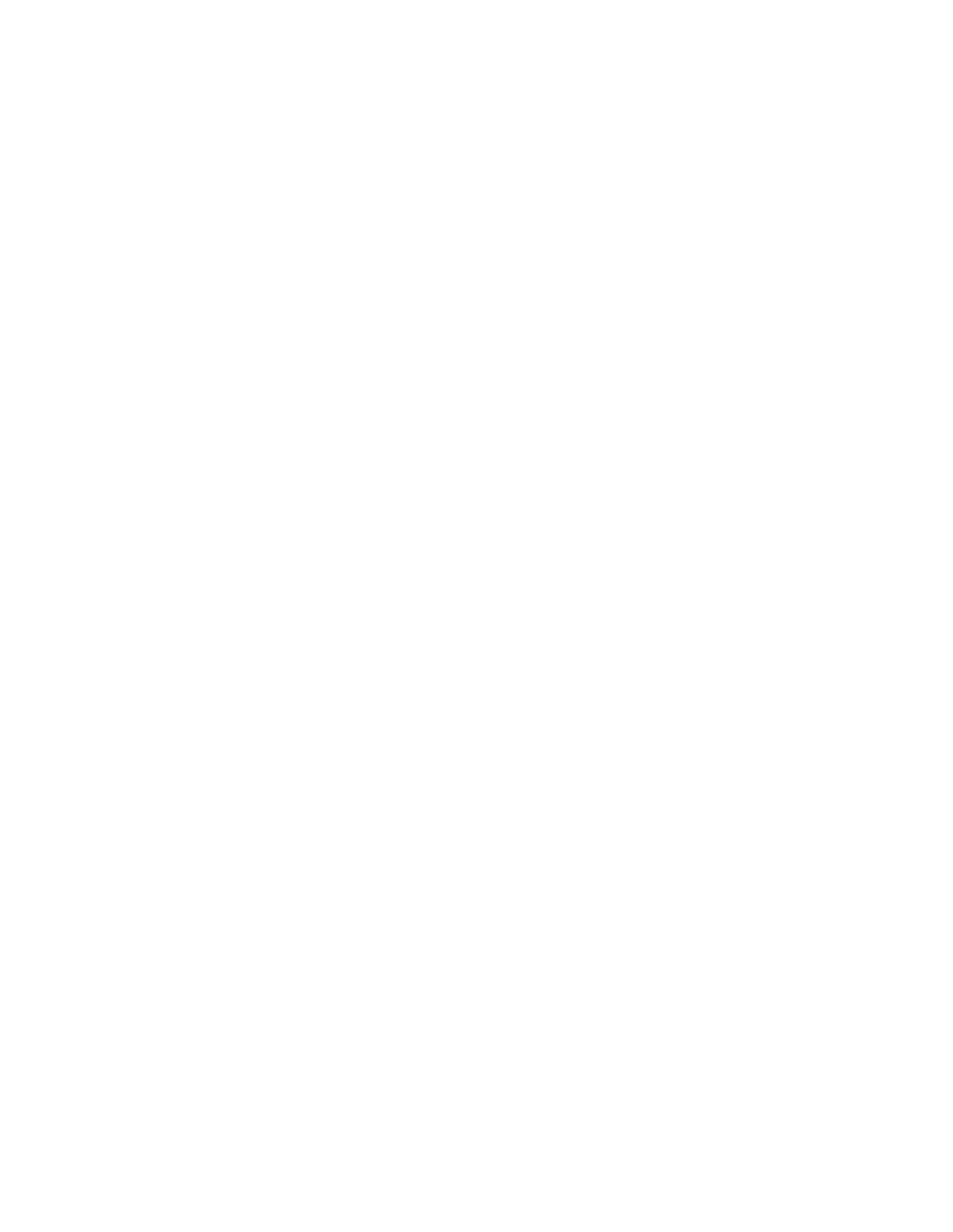- **Active Provider**  Any provider who billed Medicaid at least once between January 2015 and December 2016 for one of the procedure codes under review.
- **Benchmark Rates -** Rates to which Colorado Medicaid rates are compared.
- **Billing Provider -** Based on the billing provider ID, which is generally associated with the entity enrolled with Medicaid. This can be agencies, large provider groups, or individuals.
- **Colorado Repriced**  This amount represents the application of current Colorado Medicaid rates (FY 2017-18) to the most recent and complete Colorado utilization data, obtained from CY 2016 claims data.
- **Comparison Repriced**  This amount represents the application of comparators' most recently-available fee schedule rates to the most recent and complete Colorado utilization data, obtained from CY 2016 claims data.
- **Distinct Utilizers –** The total number of distinct utilizers.
- **Drive Time -** Measures the percent of Colorado Medicaid members who are estimated to have traveled within four drive time bands (e.g., 0-30 minutes, 30-45 minutes, 45-60 minutes, over an hour) to receive services.
- **Member-to-Provider Ratio -** The total number of Colorado Medicaid members residing in a geographic area compared to the total number of active providers in that geographic area; calculated as providers per 1,000 members. It allows for comparison across areas with large differences in population size.
- **Penetration Rate -** The percent of enrolled Colorado Medicaid clients who utilized a service.
- **Provider Count -** A distinct count of the number of providers who billed for the service. Whether the provider is billing provider or rendering provider is identified in the report.
- **Rate Benchmark Comparison**  This percentage represents how Colorado Medicaid payments compare to other payers. It is calculated by dividing the Colorado Repriced amount by the Comparison Repriced amount.
- **Rate Ratio -** For each service code, and relevant modifier, the rate ratio is the division of the corresponding Colorado rate to the Benchmark Rate. For example, if procedure code 99217 has a Colorado Medicaid rate of \$56.08 and Medicare has a rate of \$73.94 then the resulting rate ratio is \$56.08/\$73.94 = 0.7585, expressed as a percentage as 75.85%.
- **Rendering Provider**  The provider who rendered the service.
- **Units -** Quantities associated with a procedure; they may vary depending on type of service. The most common unit is one and represents the delivery of one unit of a service. Other services, such as physicianadministered drugs, have a denomination reflected by the drug dosage (e.g., 1 mL, 5 mL, etc.). Some therapy and radiology services define units by time (e.g., 15 minutes). Not all payers share the same unit definitions and adjustments are sometimes incorporated to account for payer differences.

**Utilizer Density -** The number of distinct utilizers in each county.

**Utilizers per provider –** The average number of members seen per active provider, also called Panel Size.



1 | Rate Review Glossary of Terms